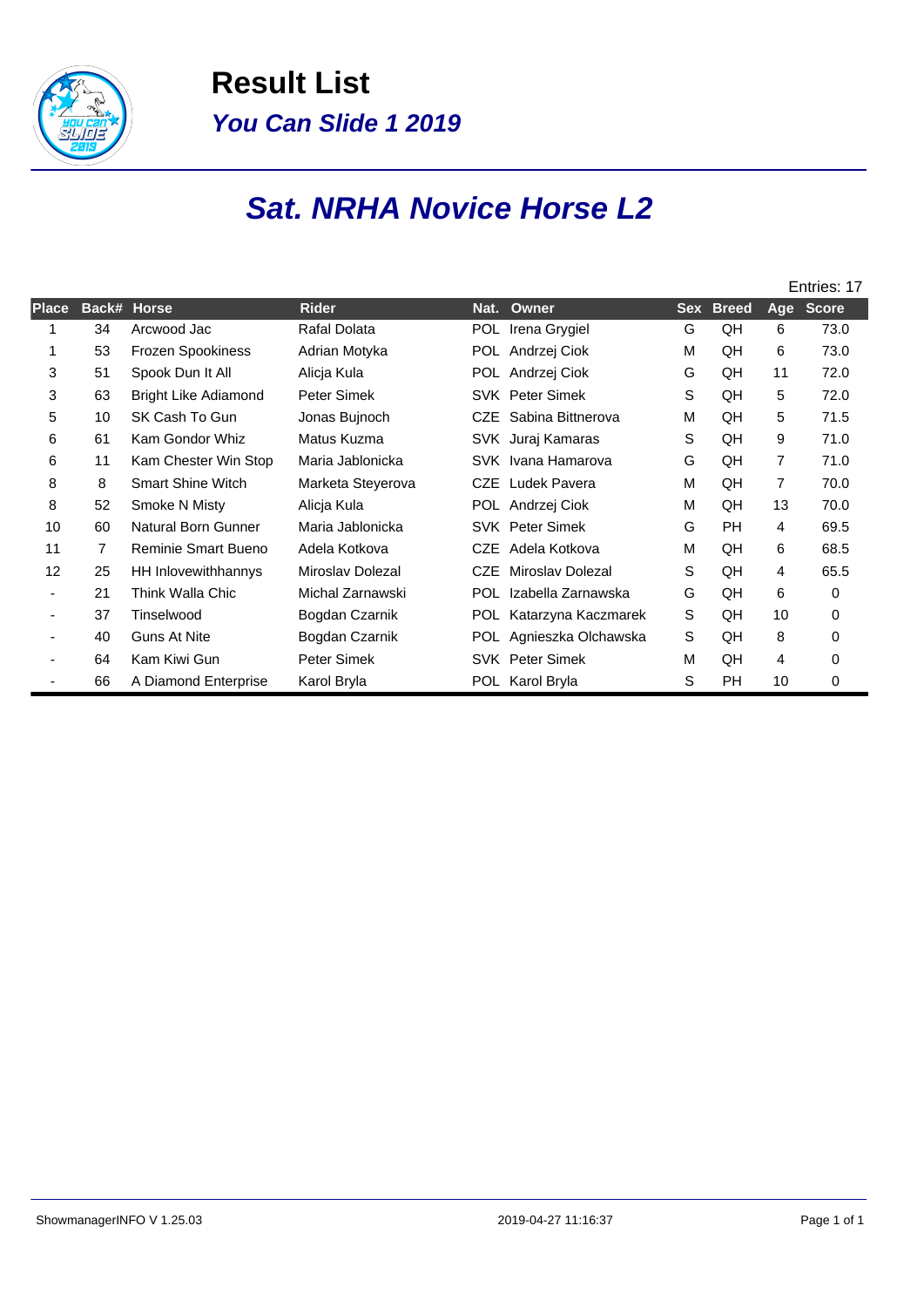| <b>NRHA JUDGES SCORE CARD</b><br>Judge Doualas Allen (Judge 1)                                                   |      |                                                   |                     |                                           |                 |                            |                                                                                                                                        |                 |                |                        |                         |              |
|------------------------------------------------------------------------------------------------------------------|------|---------------------------------------------------|---------------------|-------------------------------------------|-----------------|----------------------------|----------------------------------------------------------------------------------------------------------------------------------------|-----------------|----------------|------------------------|-------------------------|--------------|
| Event<br>You Can Slide 1 2019                                                                                    |      |                                                   |                     | Date 4/27/2019 Class NRHA Novice Horse L2 |                 |                            |                                                                                                                                        |                 | Pattern 10     |                        |                         |              |
| MANEUVERS SCORES: -1 1/2 Extremely Poor -1 Very Poor -1/2 Poor 0 Correct +1/2 Good +1 Very Good +1 1/2 Excellent |      |                                                   |                     |                                           |                 |                            |                                                                                                                                        |                 |                |                        |                         |              |
|                                                                                                                  |      | MANEUVER<br><b>DESCRIPTION</b><br><b>MANEUVER</b> | Stop<br>Backup<br>1 | RS<br>2                                   | 3               | 4                          | $\begin{array}{c c c c c c c c} \hline \rule{0pt}{1em} & \text{LS} & \text{RC} & \text{LC} & \text{LRB} & \text{RRB} \end{array}$<br>5 | 6               | $\overline{7}$ | <b>RD</b><br>Stop<br>8 | PENALTY<br><b>TOTAL</b> |              |
| <b>DRAW</b>                                                                                                      | EXH# | <b>PENALTY</b>                                    |                     | 0                                         |                 |                            |                                                                                                                                        |                 |                |                        |                         | SCORE        |
| 1                                                                                                                | 66   | <b>SCORE</b>                                      |                     |                                           |                 |                            |                                                                                                                                        |                 |                |                        |                         |              |
| <b>DRAW</b>                                                                                                      | EXH# | PENALTY                                           | 0                   |                                           |                 |                            |                                                                                                                                        |                 |                |                        |                         | <b>SCORE</b> |
| $\overline{2}$                                                                                                   | 37   | <b>SCORE</b>                                      |                     |                                           |                 |                            |                                                                                                                                        |                 |                |                        |                         |              |
| <b>DRAW</b>                                                                                                      | EXH# | PENALTY                                           |                     |                                           |                 |                            |                                                                                                                                        |                 |                |                        |                         | <b>SCORE</b> |
| 3                                                                                                                | 63   | <b>SCORE</b>                                      |                     | $+ \frac{1}{2}$                           | $^{+}$<br>2     |                            | $+1/2$                                                                                                                                 |                 |                | 2                      |                         | 12           |
| <b>DRAW</b>                                                                                                      | EXH# | PENALTY                                           |                     |                                           | Y2              |                            |                                                                                                                                        |                 |                |                        |                         | <b>SCORE</b> |
| 4                                                                                                                | 52   | <b>SCORE</b>                                      |                     |                                           |                 |                            | $^{+1/2}$                                                                                                                              |                 |                |                        | 2                       |              |
| <b>DRAW</b>                                                                                                      | EXH# | PENALTY                                           |                     |                                           |                 |                            |                                                                                                                                        |                 |                |                        |                         | <b>SCORE</b> |
| 5                                                                                                                | 60   | SCORE                                             |                     |                                           |                 |                            | $\frac{1}{2}$                                                                                                                          | $-22$           |                |                        |                         |              |
| <b>DRAW</b>                                                                                                      | EXH# | PENALTY                                           |                     |                                           |                 |                            |                                                                                                                                        |                 |                |                        |                         | <b>SCORE</b> |
| 6                                                                                                                | 53   | <b>SCORE</b>                                      | $+1/2$              |                                           | $+ \frac{1}{2}$ | $+ \frac{1}{2}$            | $+ \frac{1}{2}$                                                                                                                        | $+ \frac{1}{2}$ |                | $+\frac{1}{2}$         |                         | 73           |
| <b>DRAW</b>                                                                                                      | EXH# | <b>PENALTY</b>                                    |                     |                                           | 12              |                            | 12                                                                                                                                     |                 |                |                        |                         | <b>SCORE</b> |
| 7                                                                                                                | 25   | SCORE                                             |                     |                                           |                 |                            | $-1/2$                                                                                                                                 | $-1/2$          |                |                        | $3^{1/2}$<br>12         | 65/2         |
| <b>DRAW</b>                                                                                                      | EXH# | <b>PENALTY</b>                                    |                     |                                           |                 |                            |                                                                                                                                        |                 |                |                        |                         | <b>SCORE</b> |
| 8                                                                                                                | 7    | SCORE                                             | $\frac{1}{2}$       |                                           | $-1/2$          | 12                         |                                                                                                                                        |                 |                |                        |                         | 6812         |
| <b>DRAW</b>                                                                                                      | EXH# | PENALTY                                           |                     |                                           |                 | $\ensuremath{\mathcal{Z}}$ |                                                                                                                                        | 0               |                |                        |                         | <b>SCORE</b> |
| 9                                                                                                                | 21   | SCORE                                             | $-72$               | $-\frac{1}{2}$                            |                 | $-1/2$                     |                                                                                                                                        |                 |                |                        |                         |              |
| <b>DRAW</b>                                                                                                      | EXH# | PENALTY                                           |                     |                                           |                 |                            |                                                                                                                                        |                 |                |                        |                         | <b>SCORE</b> |
| 10                                                                                                               | 61   | SCORE                                             |                     |                                           |                 | $+\frac{1}{2}$             | $+\frac{1}{2}$                                                                                                                         |                 | $+\frac{1}{2}$ | $+\frac{1}{2}$         |                         |              |

Dong alla Judge's Signature

Created by ShowmanagerINFO V 1.25.03 (20:4107)

Page 1 of 2

 $\bar{z}$